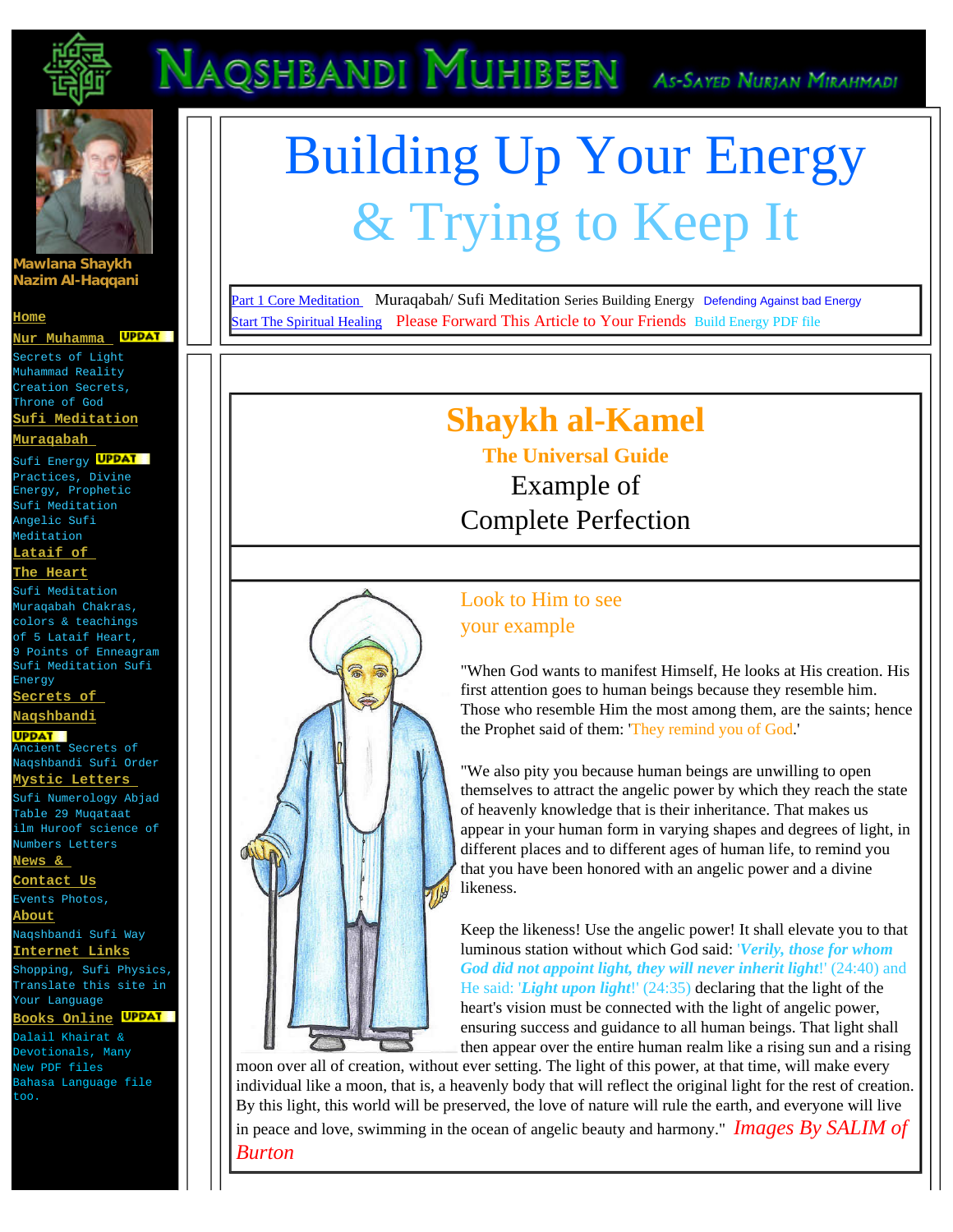

**Register for Naqshbandi Muhibeen Email Updates**

Sign up

# **7 Eternal Attributes**

## **7 Dressing Openings**

**The Crown of Creation is the Holy Head** 

The Seeker must safeguard this grant from the divine. 2-Ears in which to Hear with, 2-Eyes in which to See with, 2-Nostils in which to Breath with, 1-Mouth/Tongue in which to Taste/Speak with.

These are 7-blessed openings on Human creation. many recitation are in numbers of 7 for this reason. 5-Sense of Hearing, Seeing, Touch, Smell Taste If Guarded These Points are the opening for all your spiritual energies. If harmed these will be the source of all miseries.

> Images are Ugly to Show The Extent of Harm that is being done to this Noble Creation .



## Crown of the Head.

Soft when new born, this is a source of great emanations Light and Energy from the Divine . Safeguarding this Point to protect against Negative energies trying to draw that energy away from you.

### Protection For this Point

- Ablution and Head cover or cap.
- Also during sleep try to sleep with a cap..
- Long hair takes away from men's spiritual energy.
- For women Long hair increases energy.

Holy Quran The Heights 7:179. Many are the Jinn's and men we have made for Hell: They have hearts wherewith they

understand not, eyes wherewith they see not, and ears wherewith they hear not. They are like cattle,- nay more misguided: for they are heedless (of warning).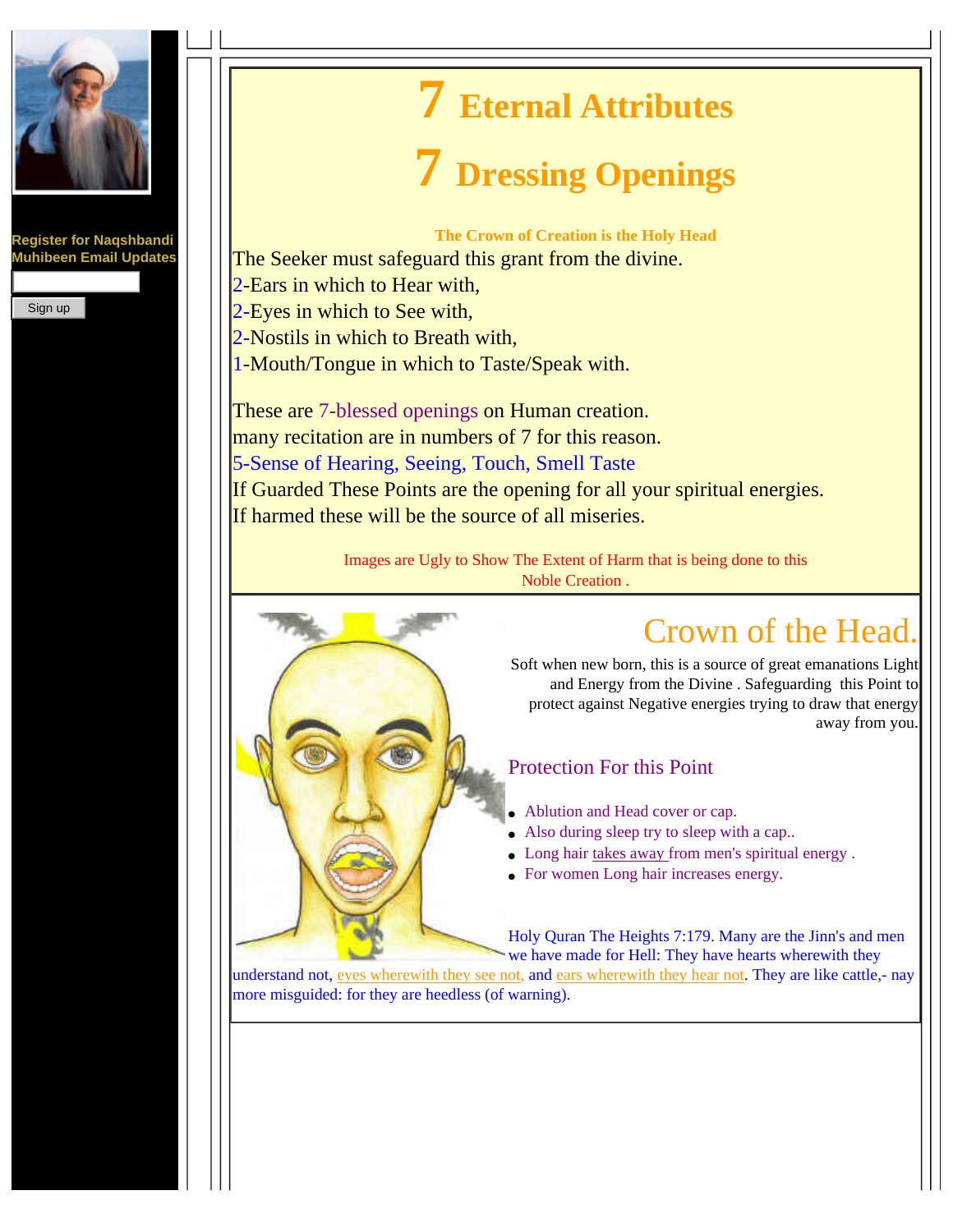## Ears, The Door to the Soul

### 1-Ears: Door to the Soul

### Harmful Effects

- Approach your Lord from the Door.
- Hearing is First order.
- We Heard the Message and we accept.
- This is the Divine Doorway to the Soul. -Evilness knows this , so what is so prevalent now.

• Horrible sounds that are being Pumped into the ears and Blocking the Doorway to the Soul. Everyone has a walkman like pouring cement on the doorway.

● Attempting to Darken and Harm that reality.

### 2-Ears: Door to Soul Protection for Ears

- Approach The Divine by the Door not the window.
- Protection for this Opening is to Listen to your inner voice or conscious is most important first step towards inner realities is to hear your angelic beings assisting you.
- Hear only Quran or Salawat. Holy Recitation or Praising of the Prophets of The Divine. Melodies that remind you of Love and tranquility.
- Love & Holy Recitations are Rocket fuel for the soul.

## Eyes, The Window to the Soul

### 3-Eyes: Window to the Soul

### Harmful Effects

- **Eyes are Desire for Dunya or Materialism.**
- **Have you heard the expression your eyes are "Hungry".**
- **The Divine showing us thru our technology.**
- **If you allow your computer to endlessly capture images especially negative ones. Your hard drive will "crash."**
- **Your Heart is already crashing with endless negative, horror, violence pornographic or vulgar images.**
- **All images are saved and difficult to purge. "Forgetting Images is very difficult"**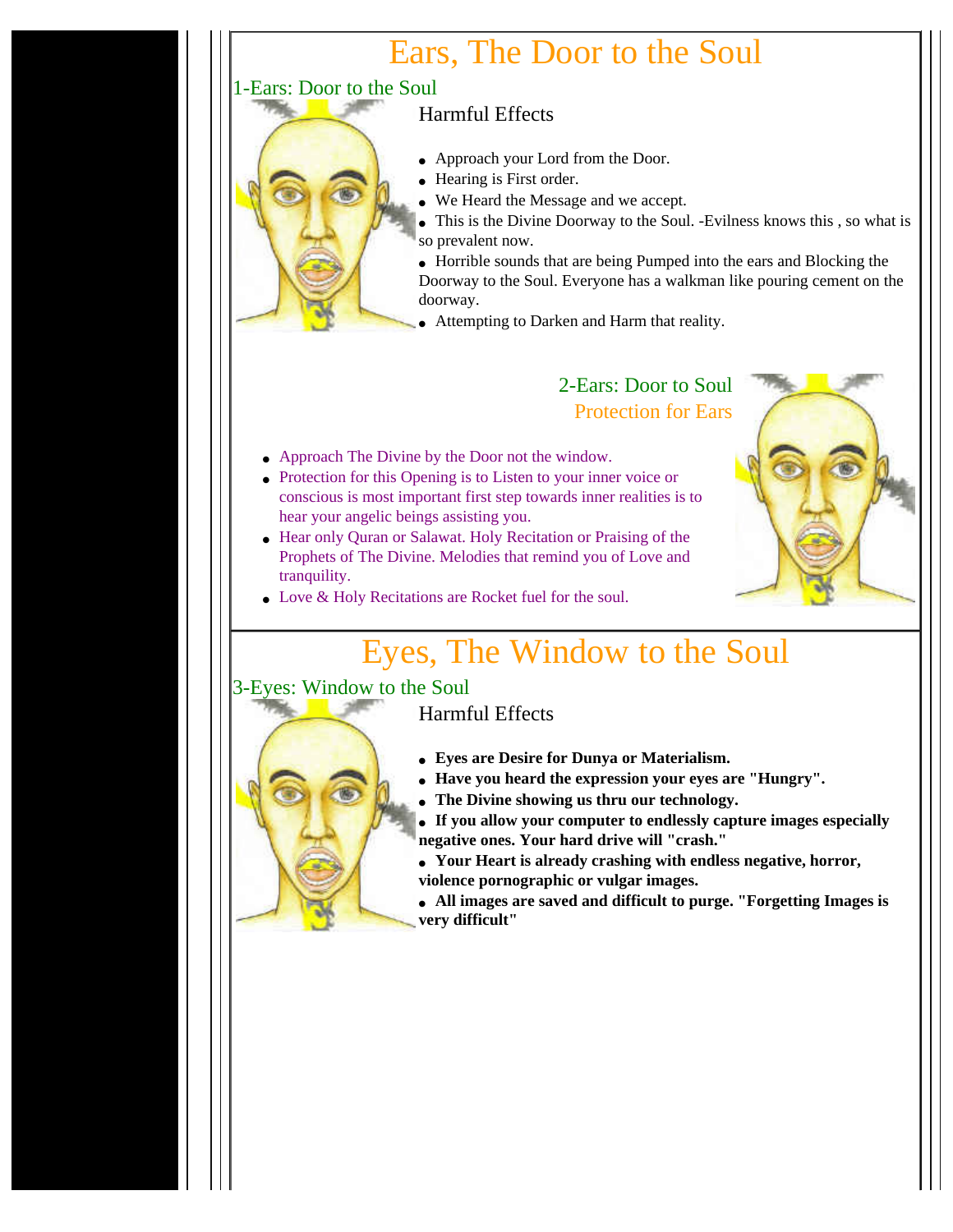### 4-Eyes: Window to the Soul Protection for

- **To "take away Dunya" or Materialism One Must**
- **"Close the Eyes often" and Meditate.**
- **Protection of This Opening is to Reduce the intake of harmful images.**
- **See only Good, read holy scriptures those are images to remember.**
- **Close your Eyes to the Material World and Ask for the Divine to Open Eyes of The Heart.**



"The most important mission for the seeker in this Order is to safeguard his breath, and he who cannot safeguard his breath, it would be said of him, 'he lost himself.'"

Shah Naqshband (q) said, "This Order is built on breath. So it is a must for everyone to safeguard his breath in the time of his inhalation and exhalation and further, to safeguard his breath in the interval between the inhalation and exhalation."

Don't be heedless the Gift of Life is "24ooo breaths in each day". Our lives on earth are **One breath away**.

All the planning in the world won't change when it is our last breath. Praise the Divine Life which is in Each Breath. Hu Allah Inhale and Hu Exhale.

> Evilness wishes to fill this channel with cigarettes or drugs to come against this Divine Gift of Breath.

## The Mouth & Tongue of Truth



7-Mouth /Tongue: Mawlana Bistami: He said, "For thirty years, when I wanted to remember Allah and do dhikr I used to wash my tongue and my mouth for His glorification."

The Tongue of Truth, The Holy Passage of Sustence and Power for The Human Beings.

That is why The Divine Orders "the Fasting",

• it is the Highest action one can do with highest reward from the Divine. • When you Decide to really fast :

- Purifying all Hearing,
- $\bullet$  Seeing,
- Breathing,
- Touching
- All Your "5" Senses you are Submitting to Your Lord, Then Your "5" Levels of the Heart will be also submitting to the Divine.
- He will open for your from the "Tongue of Truth".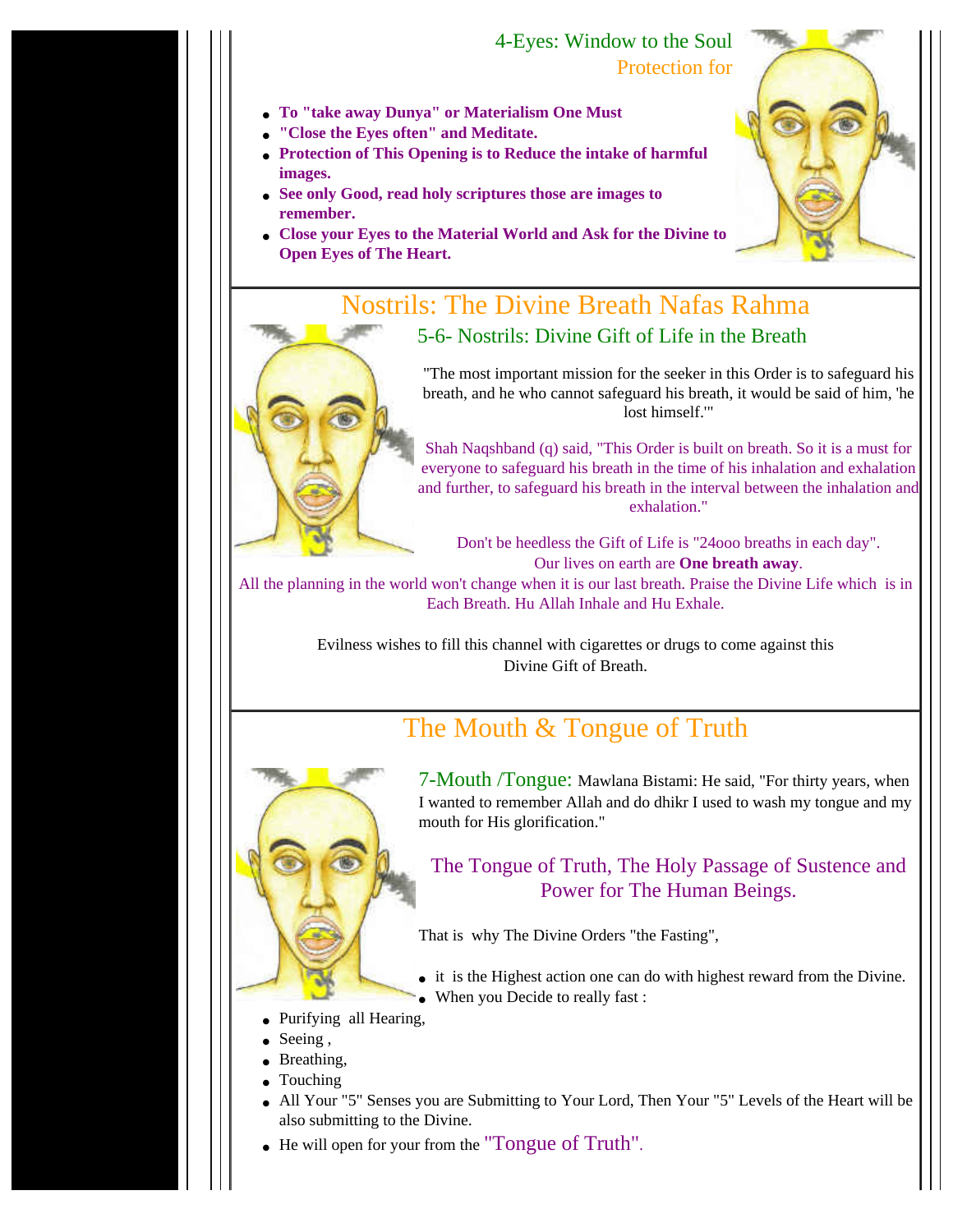Holy Quran Maryam 19:50. And We bestowed of Our Mercy on them, and We granted them lofty honour on the tongue of truth.

The Divines Highest Gift is the Gift of Wisdom. The one who has the power to revive the dead. The Dead Souls, that are in need of Heavenly realities.

Holy Quran **2**:**269**. He granteth **wisdom** to whom He pleaseth; and he to whom **wisdom** is granted receiveth indeed a benefit overflowing; but none will grasp the Message but men of understanding.

## Protection for The Mouth & Tongue

Safeguarding the Mouth:

- This is a Holy Opening, this is where the tongue testifies to the Lords Oneness.
- The Tongue of Truth and power of speech.
- - Eating only Divinely Prescribed Foods
- -Abstaining from forbidden Beverages and Foods.
- -Speaking Good words -Truthfulness
- -Reduce Anger
- -Keeping Tongue moist in Dhikrullah or essential remembrance.
- Secret of SIWAK Tooth stick is the grounding wood for taking negative energies out of the mouth.
- Because he said Wa in min shayyin illa yusabhih bihamidiwa laakin laa tafqahoona tasbihahum …It means Everything is existing in it's Praise-even a rock is praising - it has Atomic Energy.

### Harmful Effects

The Mouth is the Canal for Energy and Sustence for the maintenance of your being, as soon as you eat 32 teeth are crunching down on the food filled with energies.

- Then that energy is divided amongst 16 teeth take the good energy.
- 16 teeth take the bad energy.
- That energy is then disbursed into the body mainly sent to the Heart. and the stomach.
- Garbage Foods forbidden beverages, and bad words cursing yelling shouting anger are **Poisons in the mouth and then sent to all the body.**
- Leading cause of Heart Disease and all illnesses of the Intestines.
- The Prophets Prayer for Siwak in Mouth **" O My Lord Protect My Heart from Bad Character, Anger and Associating anything with you."** This was the Prayer when He use Tooth Stick. Showing that to much Badness Enters is from the Mouth.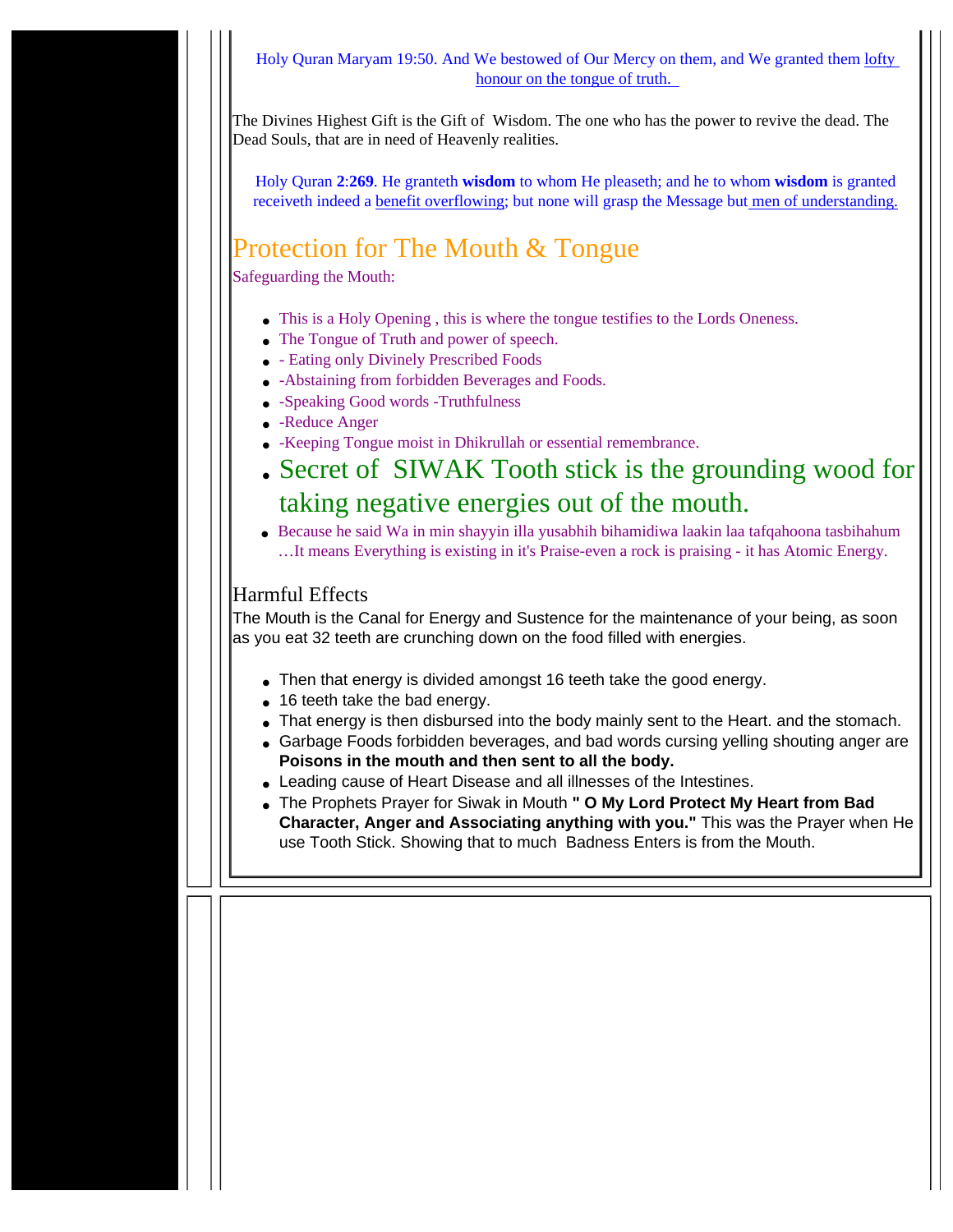

The Process of Submission will return Humans to the Image of The Divine. It is the image of Honor Love Respect and Chivalry.

That Energy is Directed to the crown of the head ,

It is Safeguarded with a "Cover" .

The Shaykhs head cover stresses the importance of covering the Top and the Triangle Taj or Hat under the Turban Cloth is pointing to the Heavens

showing that Islam-Iman-leads to Ihsan  $\blacksquare$ . Religion plus Faith = Moral Excellence

You can imagine an energy connection into the spiritual heart of the universe from your crown Lataif/ Chakra while intending that you be aligned

with the highest soul purpose while staying well connected to the physical plane.

Imagine Energy from above all focusing to One point, on the top the Turban and like a condensed Laser light entering the Crown Lataif or Chakra.

You are contained within your self and connected to Earth and the physical and to spiritual source at the same time in a harmonious balance with the universe .

Focusing Energy from Heavens to Crown of Head. Turban Cloth is the Burial shroud of the seeker to remind him that this life is temporary and that the hereafter is the permanent Eternal abode.

Hair on Head: For Men Hair on the head diminishes spiritual power and increases vanity and pride as in the Jungle where male Animals adorn themselves to attract females. Humanity is not like Animals, the Divine role for Men is to serve The Divine Kingdom . The nobility of a man is in the Crown upon His Head.

Beard: This is the Spiritual Power of Heavenly Men. Angles will flock to the Beard and anoint those hairs with angelic powers.



### The Secrets of the Mouth.

### Is Safeguarded with SIWAK {tooth Stick}

The Mouth is the a Holy Opening for Sustenance, Breathing, Speaking.

The Prophets teaching that controlling the opening of the mouth is of highest concern and can earn tremendous reward or eternal doom.

The Food we eat is filled with energy ,radio waves electromagnetic radiation what ever is in the atmosphere and

emitting from creation is absorbed in the food we eat , air we breath.

This energy collects in the mouth and will try to be absorbed by the teeth and then sent into the body where it will go to the heart and into the blood and then to the stomach area. If this energy is Bad or overwhelming negative energy then Physical and Spiritual Sickness occur.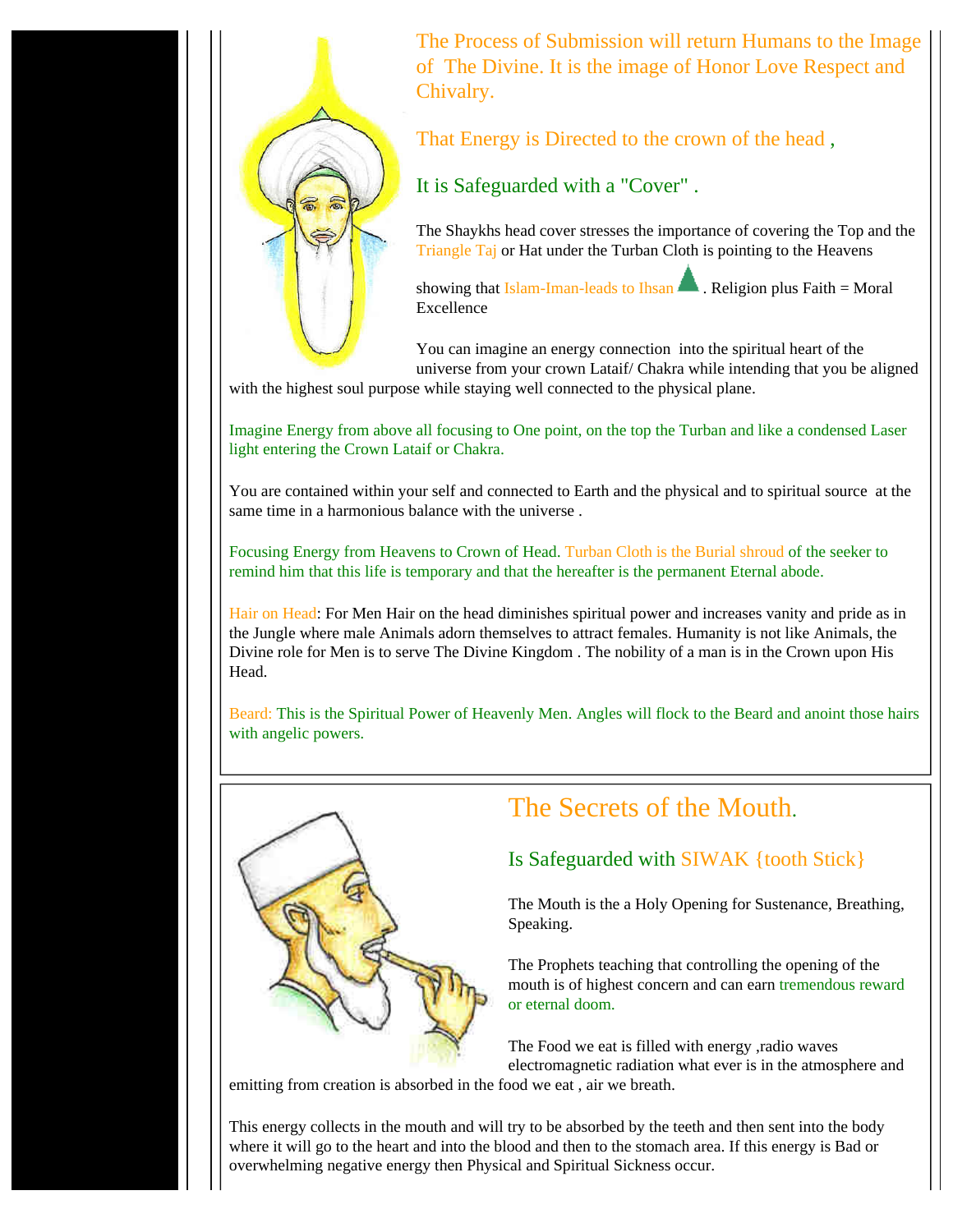Enmity destroys teeth, Bad energies Darken and weaken the heart and poison the body.



The SIWAK is a grounding stick that will draw out negative energy from the mouth.

If Negative energy is in the mouth, ones words are like fire, when positive energy in the mouth like sweetness that people make take benefit from.

The Prophets Prayer was " O My Lord Clean my Heart from bad thoughts and action and Anger" when we use the Siwak which is made from the root of certain trees. Later we will find that the highest reward from the Divine is the "Fast". The Divine is showing us that This Mouth The Testifies to His Oneness and the Tongue that Sings His Praise is a tremendous opening safeguard it

for the Highest opening of the Heart is Based on its preservation.



### The Power of the Ring and Safeguarding it.

The Blessed Ring is Worn on the RIGHT hand , second finger near pinky.

The Purpose of the ring is a protection against **Enmity, which is a very powerful negative force**. Unfortunately Human creation does not understand the gift of energy or what we call life that was given to us. This Atomic energy is always flowing when we feel good others in our ocean of energy will feel good.

Be with the Righteous for they are the best of company because they will Enlighten you.

But if someone is negative they will send out the negativity to people. causing many sicknesses.

The Prophet Muhammad {s} taught that the use of the Ring on the Right Hand {Because of the Right are Ashab al Yamin people of the Right are Blessed, takes away Enmity. Preferable rings and Amber or Turquoise. For Men silver or Steel base with no gold. {Left Hand is used for Cleaning and for Restroom and unclean.}

- **AMBER** an electromagnetic gem. It opens the solar plexus Lataif Chakra and can aid in enhancing and balancing moods, obtaining mental clarity, and confidence. It can also be used to purify or detoxify.}
- **TURQUOISE** general healer, multi-purpose, relieves many negative emotions, increases psychic connections, divination, communication, creativity, serenity, uplifting, sooths and calms. }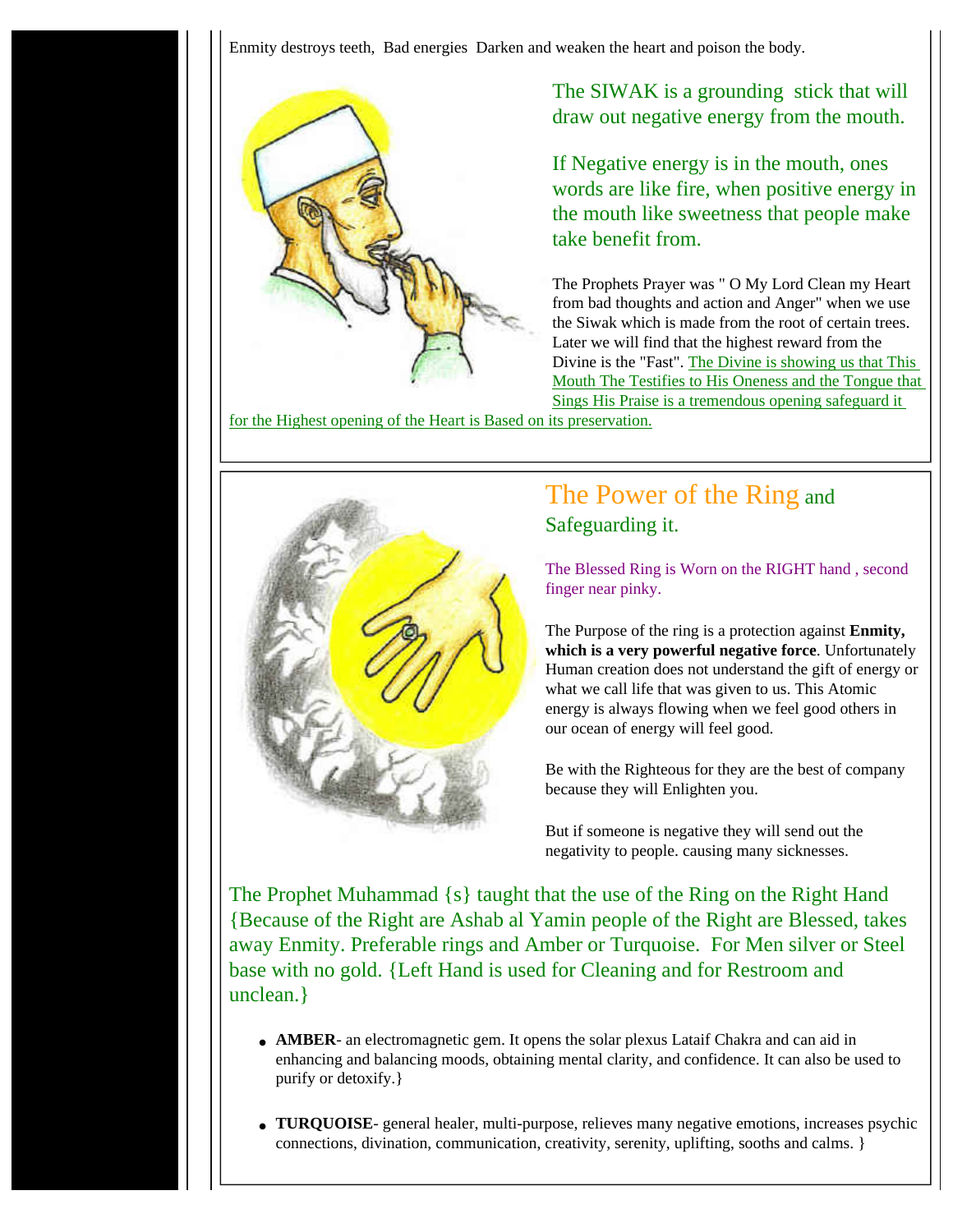

### The Cane and Safeguarding your Energy. It is Your Grounding Mechanism.

**Take from Heavens and send Negative to the Earth**.

**Two feet** and **One cane** like modern day electrical prong. This was the way of all Divine Messengers. "Grounding"

By Now we are seeing that The Divine Presence sent messengers to teach scriptures, laws, morals but most of all how to reach perfection to **return to the Angelic state in which we where created.**

"You are undoubtedly familiar with **electrical grounding energy** and its properties, through your experience with sunshine. It is a warming, expansive kind of energy, which can make you feel open, contented, and encompassed or held.

On the other hand, too much electrical energy coming in can make you feel lightheaded, disoriented, burned out ("fried"), or jumpy and irritable. **Too much (or not enough) heavenly energy may make you crave sugar.**

**Too much (or not enough) earth energy may announce itself through** 

**cravings for salt.**



## The Eternal Struggle Between Energy of the Heavens and Energy of the Earth.

## How To Balance and Safeguard oneself.

This symbol expresses a continuous flow of "Qudra" or Power in a circular direction as it generates the two opposing forces of positive and negative,

darkness and light, heaven and earth, man and woman. { Binary Active 1, Passive 0}

These forces interact to balance each other's excesses and to bring into existence the physical and metaphysical realms.

The yin and yang represent all the opposite principles one finds in the universe.

- Under yang { Active or 1} are the principles of maleness, the sun, creation, heat, light, Heaven, dominance, and so on, and
- under yin  $\{$  Passive  $0\}$ are the principles of femaleness, the moon, completion, cold, darkness, material forms, submission, and so on.
- Each of these opposites produce the other:

## **Grounding in the elemental self**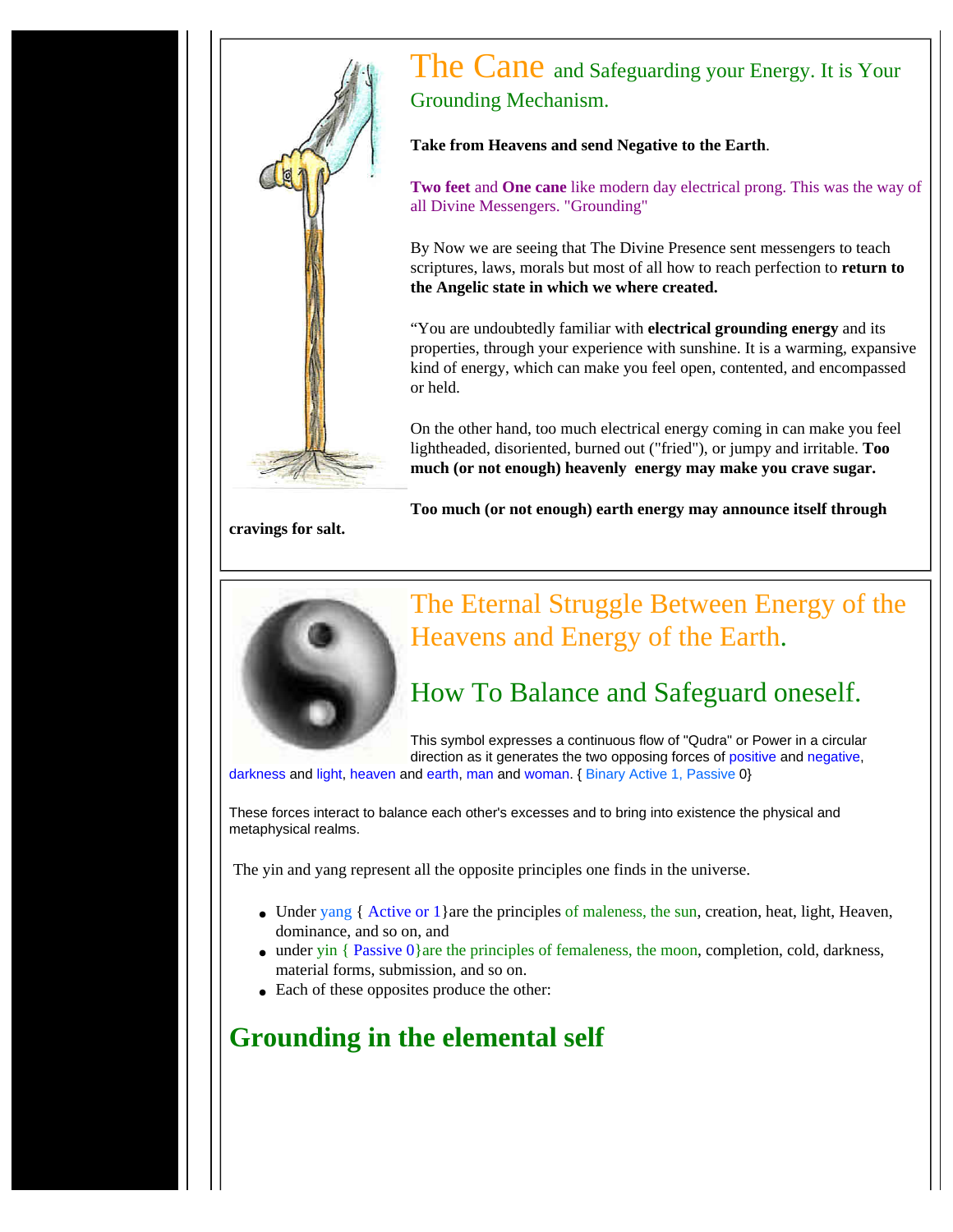### **"Your body is a transformer of energy.**

You bring in electrical energy from the cosmos

You bring in magnetic energy from the earth, and your body mixes and uses these two energies,

generally within the areas of the  $\text{Naval}$ 

Button and Heart.

The lower part of the body is the entryway for a lot of the magnetic energy. That is what you might consider to be "earth grounding" energy. And the top of your head and back of the neck is the usual doorway for the electrical or "sky grounding" energy.

"In you earth and Heavens meet and mingle. It is your nature to blend these two as fuel for your life here on the planet.



That is why you have a Physicality that Requires Earthly Energy . You also have a Soul that requires Heavenly Energy.

**"Earth energy** is also something we are sure you know well. It is heavy and solid. It is slow, stately and reassuring. If you lie on the ground for a while, feeling the solidity of earth, the support of the ground beneath you, the heaviness of being a **physical creature, that is magnetic energy**.

**Too much of it can make you feel confused, lazy, logy, or sleepy.** 

Heavenly Emanation Raining down upon you

Earthly Energies coming thru the contact with the earth. These forces are clashing within the Abdomen. The Prophet  $\{s\}$  warn us that all sickness starts from the stomach. {Male  $\&$ Female}



Above we covered Protection for the Head, Mouth Hands, and grounding aspect of the Cane in Sufi Healing. All of this is now Showing how to Bring energy into your being , how to preserve that energy and how to release negative unwanted energy.

Big Secret Within the Womb of a women is called the "Rahm" RaHaMeem" the mercy and secret of creation is a gift of the Divine. Without this we would not be born and the cycle of life would not continue. Protecting that Point Meditating on it and cover it with clothing is essential in its safeguarding.

Evilness wishes to expose that point and pull from the secret of life from women. They feed on that energy that they don't have.